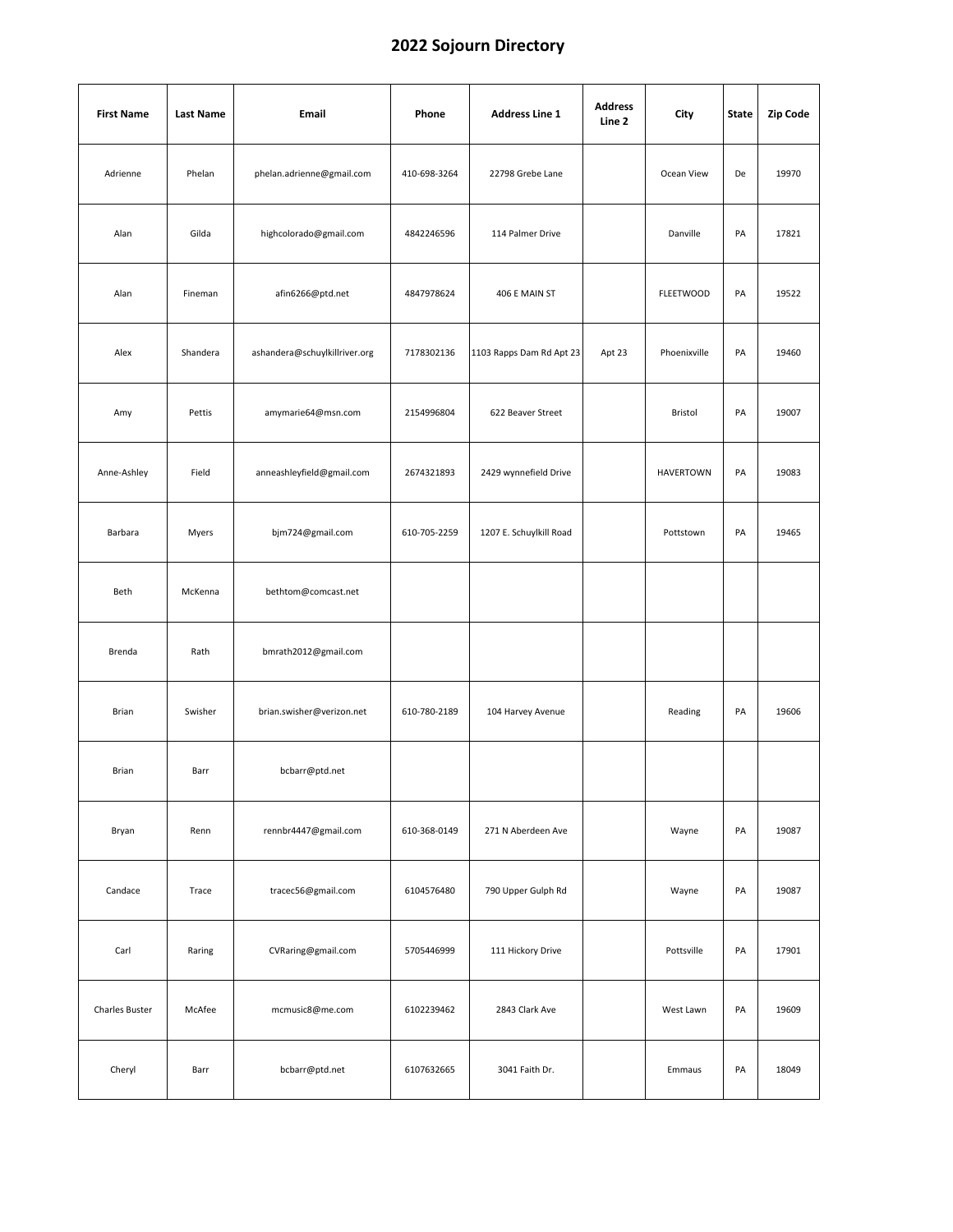| Chris   | Nadovich      | sojourn22@nadovich.com       | 2672180418   | 145 Pennsylvania Ave    |                  | Easton                | PA | 18042 |
|---------|---------------|------------------------------|--------------|-------------------------|------------------|-----------------------|----|-------|
| Chris   | Lincoln       | clincoln@trafficpd.com       |              |                         |                  |                       |    |       |
| Dave    | Shaffer       | shafferdave@hotmail.com      | 570-441-4095 | 10 Volunteer Drive      |                  | Bloomsburg            | PA | 17815 |
| David   | Peralta Palet | deagol.dpp@gmail.com         | 2153532308   | 2401 Elroy Rd           |                  | Hatfield              | PA | 19440 |
| David   | Karst         | david.t.karst@gmail.com      | 610-212-8686 | 1205 Duchess Court      |                  | Limerick              | PA | 19468 |
| DEAN    | <b>BAUER</b>  | dabauer1701e@gmail.com       | 14849957872  | 211 NIANTIC ROAD        | APT <sub>3</sub> | <b>BARTO</b>          | PA | 19504 |
| Deb     | Slemmer       | deb.slem@verizon.net         |              |                         |                  |                       |    |       |
| Debby   | Wyatt         | debbymwyatt@gmail.com        | 7178601507   | 229 N Garfield St       |                  | Kennett Square        | Pa | 19348 |
| Deborah | Fabel         | mdfab5@al.com                | 484-919-1502 | 1927 Tranquility Lane   |                  | The Villages          | PA | 32162 |
| Deborah | Mantegna      | Damantegna@verizon.net       | 6108050822   | 48 Wyncoft Drive        |                  | Media                 | PA | 19063 |
| Desmond | McCaffery     | desmondmccaffery@hotmail.com | 6109085766   | 502 Ford St             |                  | Conshohocken          | PA | 19428 |
| Diane   | Chesna        | lacefern@yahoo.com           | 2673470433   | 1411 schoolhouse rd     |                  | Perkasie              | PA | 18944 |
| Diane   | Giovinco      | dianegiovinco@comcast.net    | 4844377079   | 309 Missimer Dr         |                  | Royersford            | PA | 19468 |
| Donna   | Cholewa       | donnab2020@gmail.com         | 6105645587   | 2812 Kingston Drive     |                  | <b>Sinking Spring</b> | PA | 19608 |
| Doug    | Quittner      | doug.quittner@gmail.com      | 6109601642   | 1665 Hollow Rd          | PO Box 113       | Birchrunville         | PA | 19421 |
| Edward  | Webster       | ewebstah@gmail.com           |              |                         |                  |                       |    |       |
| Elaine  | Sauer-VanHorn | elaine.ada7@gmail.com        | 4017412670   | 486 Pendleton Hill Road |                  | North Stonington      | CT | 6359  |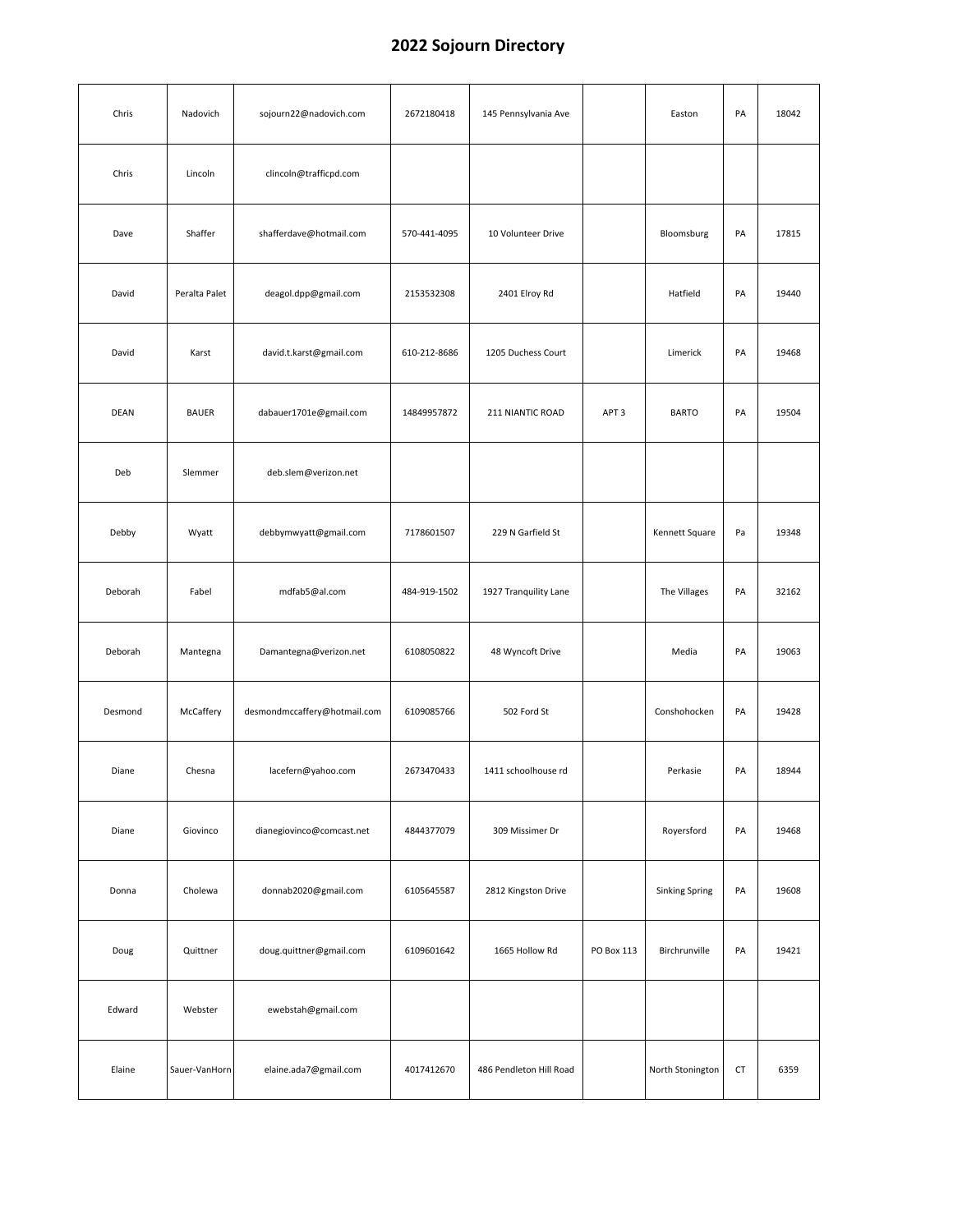| elsie    | boerner       | elsieboerner@comcast.net    |              |                       |                  |    |            |
|----------|---------------|-----------------------------|--------------|-----------------------|------------------|----|------------|
| Eric     | Moyer         | enm.ridercoach@gmail.com    | 2676445921   | 511 Haven Court       | Sellersville     | PA | 18960      |
| Eric     | Heck          | eric@undersail.life         | 6105178331   | 124 Shelburne dr      | north wales      | PA | 19454      |
| frank    | Carduff       | FRANKCARDUFF@GMAIL.COM      | 5705902530   | 8 Upper Road          | Shenandoah       | PA | 17976      |
| Garrett  | Redmond       | garrett.redmond@comcast.net |              |                       |                  |    |            |
| Guy      | Brignola      | guy_brignola@yahoo.com      | 2677846845   | 65 Ferry Lane         | Phoenixville     | PA | 19460      |
| Jacob    | Gardner       | jacobg2017@gmail.com        | 16108230846  | 35 Putter Ln          | Birdsboro        | PA | 19508      |
| James    | Hilyard       | jehilyard@verizon.net       | 610-659-7590 | 122 Cloverly Ln       | West Chester     | PA | 19380      |
| Jane     | <b>Bullis</b> | janeabullis@gmail.com       | 6099328395   | 401 Hardwick Street   | Belvidere        | NJ | 7823       |
| Jay      | Swieringa     | jbswieringa@gmail.com       | 5854551034   | 10 Larkspur Lane      | Fairport         | NY | 14450      |
| Jeannine | Payne         | jhendricks53@gmail.com      | 2152792625   | 7601 Crittenden St E5 | Philadelphia     | Pa | 19118      |
| Jeffery  | Newman        | jsnewman59@gmail.com        | 6059410356   | 229 N Garfield St     | Kennett Square   | PA | 19348      |
| Jeffrey  | Karst         | emjara3@gmail.com           | 8153459910   | 214 W. 6th Street     | Boyertown        | PA | 19512-1008 |
| Jeffrey  | Johnson       | jeffjohnsonjj@hotmail.com   |              |                       |                  |    |            |
| Jennifer | Payton        | paytonjl@gmail.com          | 4849197119   | 1190 Wayfield Dr      | Norristown       | PA | 19403      |
| Jere     | Stamm         | jrstamm@gmail.com           | 4843333907   | 2141 FAIRVIEW ST      | <b>WEST LAWN</b> | PA | 19609      |
| Jim      | ONeill        | jamesjoneill@comcast.net    | 6106391385   | 1622 Bow Tree Dr      | West Chester     | PA | 19380      |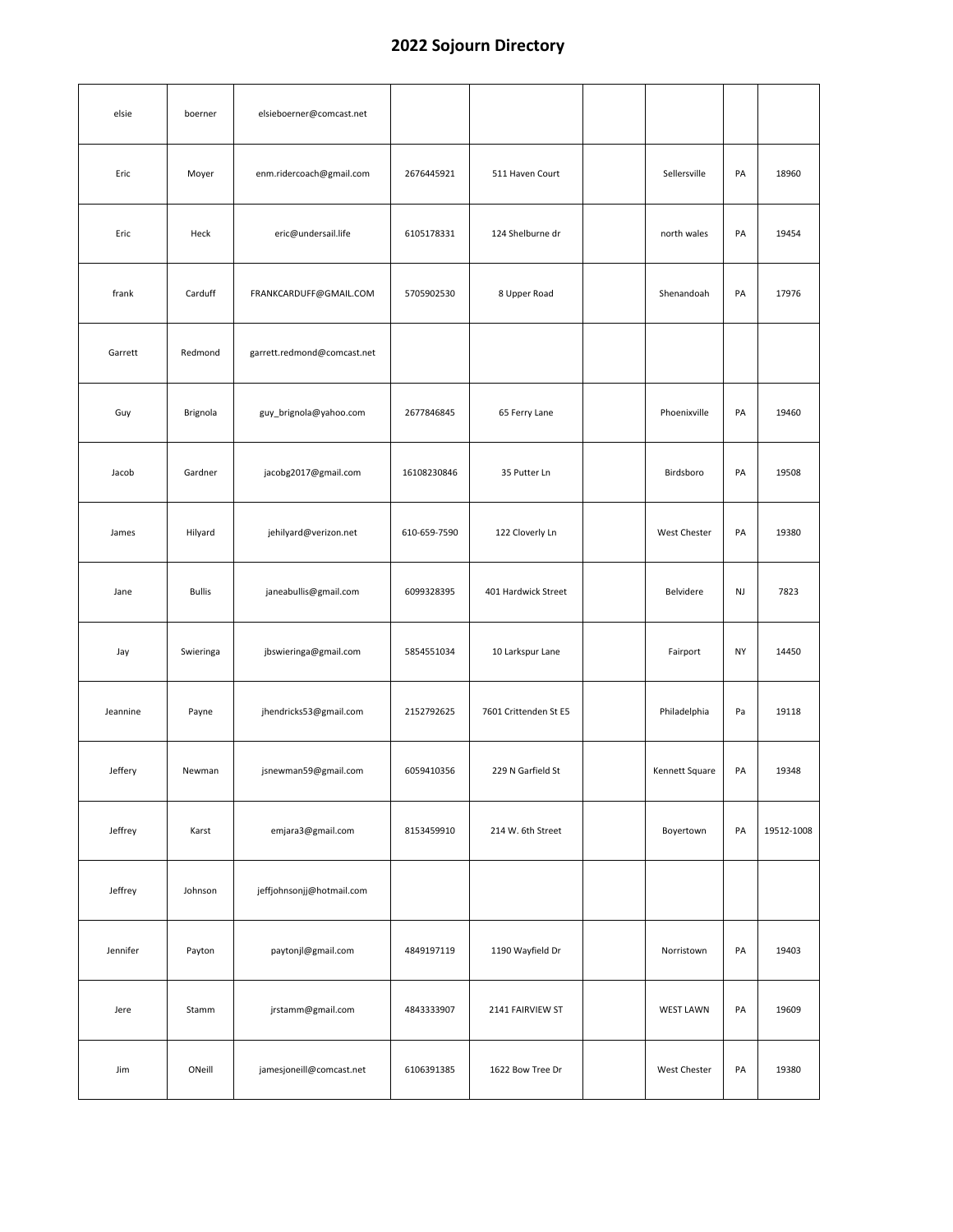| Jim       | Showalter | N3tjn@comcast.net            | 4842696513   | 1129 Brooke Blvd      | Kenhorst                | Pa | 19607 |
|-----------|-----------|------------------------------|--------------|-----------------------|-------------------------|----|-------|
| JoAnn     | Redmond   | joann.redmond@comcast.net    | 2156796447   | 4199, E Campbell Rd   | Pennsburg               | PA | 18073 |
| Joe       | Webster   | jwebster@pahouse.net         | 7173036815   | 110 Tyson Mill Rd.    | Collegeville            | PA | 19426 |
| john      | wolfe     | johnswolfe@hotmail.com       | 2672058932   | 1807 Honeysuckle Lane | Pottstown               | PA | 19465 |
| John      | Robinson  | laurenerobinson@gmail.com    | 2155193793   | 2434 Skyview Avenue   | Langhorne               | PA | 19053 |
| John A.   | Rambo     | jar50@dejazzd.com            | 6108649012   | 325 Mill St           | Boyertown               | PA | 19512 |
| Joselle   | Trois     | joselletrois@yahoo.com       | 6105877460   | 3201 River Road       | Reading                 | PA | 19605 |
| Joseph    | Pezely    | jpezely@comcast.net          | 6109179092   | 130 Oakwood Lane      | Phoenixville            | Pa | 19460 |
| Judi      | Wells     | jwwells825@gmail.com         |              |                       |                         |    |       |
| Judith    | Graham    | starvingmusician@comcast.net | 7242386859   | 1229 Orchard Ln       | Ligonier                | PA | 15658 |
| Judy      | Kline     | jkline2460weiser@gmail.com   |              |                       |                         |    |       |
| Julia     | Hurle     | jhurle@schuylkillriver.org   | 610-955-5584 | 140 College Drive     | Pottstown               | PA | 19464 |
| Kam       | Leiby     | zoerleiby@icloud.com         | 6103900332   | 125 Pleasant Dr       | <b>Plymouth Meeting</b> | pa | 19462 |
| Kara      | Foran     | forankara@gmail.com          | 2158018533   | 2635 Almond Street    | Philadelphia            | PA | 19125 |
| Karen     | Wagner    | karenheller@comcast.net      | 570-640-5246 | 105 End Street        | Minersville             | PA | 17054 |
| Karen     | Bashore   | klbashore@hotmail.com        | 16108583390  | 306 Newport Pl        | Exton                   | PA | 19341 |
| Katherine | Evers     | kevers@delawareestuary.org   | 3023005203   | 202 W Park Place      | Newark                  | DE | 19711 |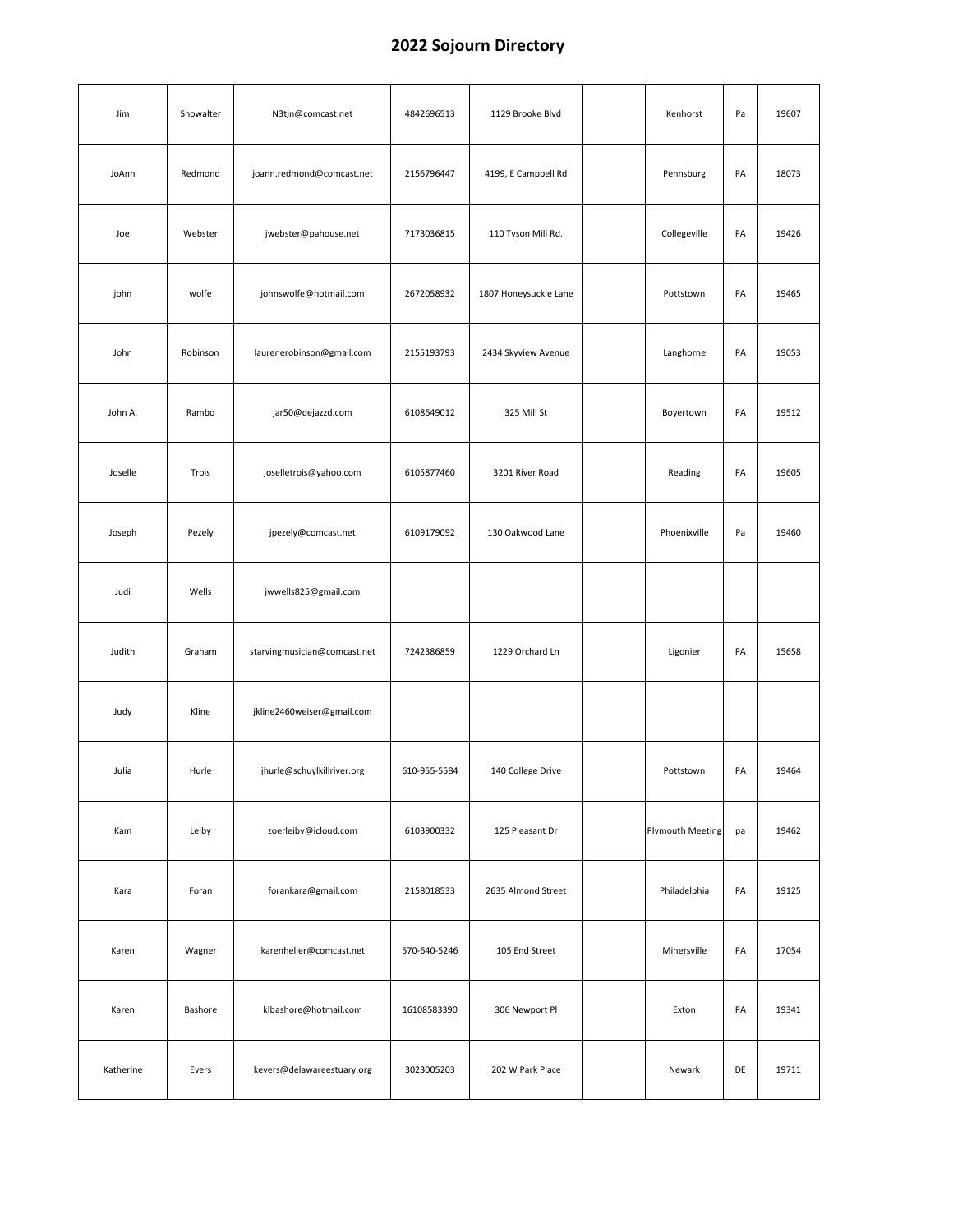| Kathleen   | Dougherty | kathydough@verizon.net        | 610-457-5321 | 229 E Beechtree Ln           |        | Wayne                 | PA | 19087      |
|------------|-----------|-------------------------------|--------------|------------------------------|--------|-----------------------|----|------------|
| Kathryn    | Hoffman   | kehoff1@outlook.com           | 610-247-3882 | 1482 N Valley Rd             |        | Pottstown             | PA | 19464      |
| Kathryn    | Mari      | Pramukkp@gmail.com            |              |                              |        |                       |    |            |
| Kayleen    | Soffer    | kayleens@comcast.net          | 610-207-9193 | 1440 Reading Blvd            |        | Wyomissing            | Pa | 19610      |
| Kem        | Yenal     | kemyenal@gmail.com            | 2152608133   | 110 Overbrook Parkway        |        | WYNNEWOOD             | PA | 19096      |
| Kristin    | Hofer     | krhoferdpt@gmail.com          | 7735247025   | 5545 S Harper Ave            |        | Chicago               | IL | 60637      |
| Kristine   | DiStefano | krisdis33@gmail.com           | 16109991902  | 1665 Hollow Rd PO Box<br>113 |        | Birchrunville         | PA | 19421      |
| Laura      | Shoemaker | Laura.Shoemaker@GMail.com     | 412-736-5386 | 642 Maryland Avenue          |        | Pittsburgh            | PA | 15232      |
| Laura      | Lynch     | Laura.Lynch@constellation.com | 610-718-3400 | 3146 Sanatoga Road           |        | Pottstown             | PA | 19464      |
| Lauren     | Robinson  | laurenerobinson@gmail.com     | 2159195128   | 2434 Skyview Avenue          |        | Langhorne             | PA | 19053      |
| Lewis      | Lewis     | kristinrlewis2000@gmail.com   | 4845576754   | 417 STRAFFORD AVE            | APT 3A | Wayne                 | PA | 19087-2534 |
| Lisa       | Tinneny   | ltinnenyrn@gmail.com          |              |                              |        |                       |    |            |
| Lou Ann    | Pacocha   | lou_ann_p@hotmail.com         | 5706489593   | 1510 W. Sterling St          |        | Coal Twp.             | PA | 17866      |
| Marc       | Wexler    | wex8852@aol.com               | 2156050033   | 1401 LYNBROOKE DR            |        | YARDLEY               | PA | 19067      |
| Marc       | Kalman    | marckalman341@gmail.com       | 2158822270   | 32 Pebble Drive              |        | Horsham               | PA | 19044      |
| Maricarmen | Trexler   | maratrex1@gmail.com           | 6107641174   | 1403 Hilltop Road            |        | Pottstown             | PA | 19464      |
| Mark       | Cholewa   | mchol714@gmail.com            | 6107802901   | 2812 Kingston Drive          |        | <b>Sinking Spring</b> | PA | 19608      |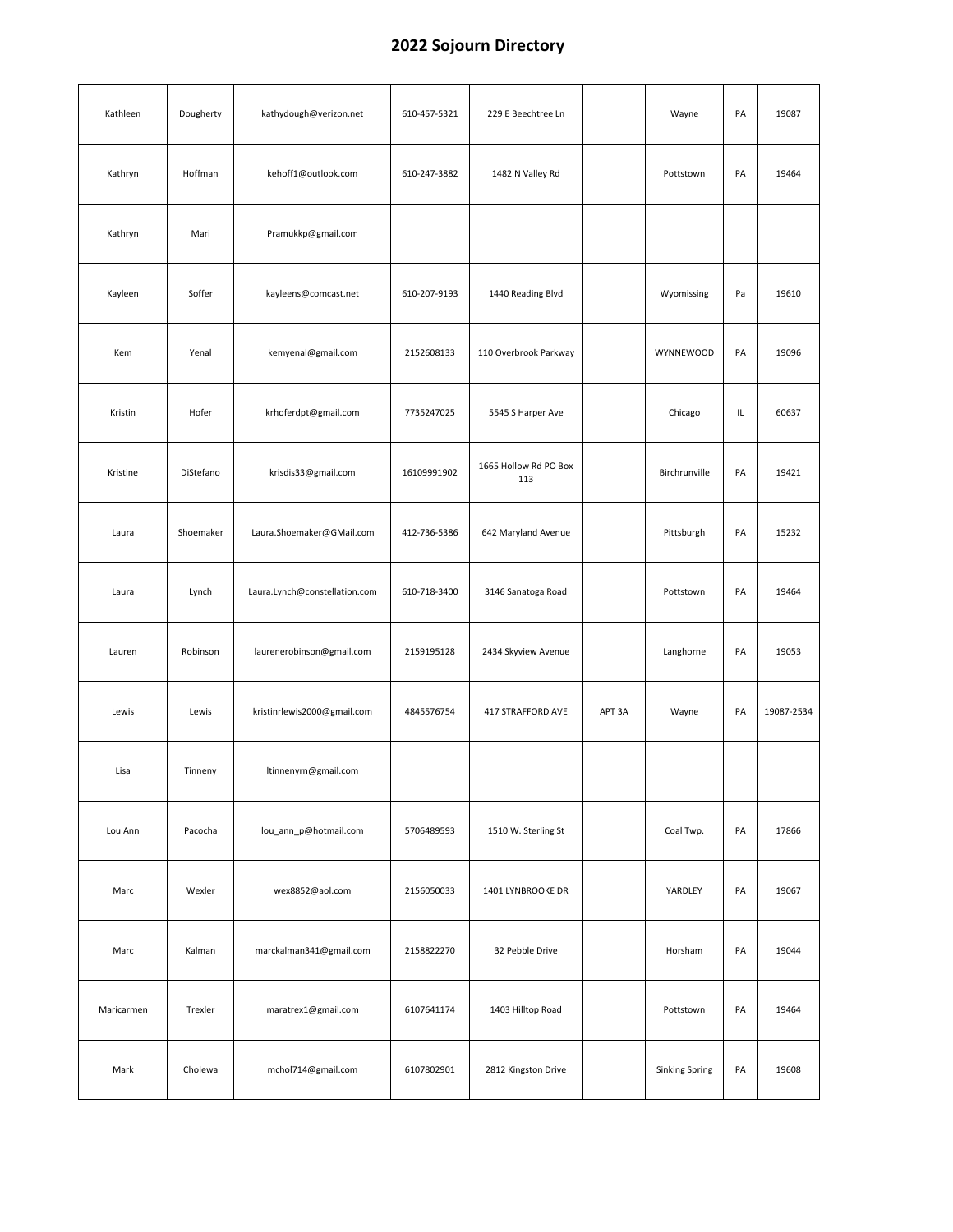| <b>MARK</b> | NEVENGLOSKY | marknev@gmail.com                 | 5707782605   | 55 Ferry Lane          |           | Phoenixville     | PA | 19460 |
|-------------|-------------|-----------------------------------|--------------|------------------------|-----------|------------------|----|-------|
| Martin      | Mari        | pramukmari@yahoo.com              | 4848025150   | 694 Vassar Rd          |           | Wayne            | PA | 19087 |
| Mary        | Clark       | mpclark06@aol.com                 | 6105136495   | 923 Sherman Street     |           | Phoenixville     | PA | 19460 |
| Mary        | Giorlando   | marygiorlando@hotmail.com         | 9082850575   | 414 Greenwich Street   |           | Belvidere        | NJ | 7823  |
| Maxine      | Mead        | maxine.bikes@gmail.com            | 443-474-7076 | 197 12th Street        |           | Pasadena         | MD | 21122 |
| Meghan      | Rogalus     | mrogalus@delawareestuary.org      | 3026554990   | 110 S Poplar Street    | Suite 202 | Wilmington       | DE | 19801 |
| Mia         | Hoppel      | mchoppel@me.com                   | 2159834878   | 434 Naomi St           |           | Philadelphia     | PA | 19128 |
| Michael     | Richardson  | richardsonma2@verizon.net         |              |                        |           |                  |    |       |
| Michael     | Agatone     | magatone@verizon.net              | 4843631079   | 50 Whitetail Lane      |           | Reading          | PA | 19606 |
| Michael     | Wyatt       | michaeltwyatt@msn.com             | 6102903326   | 442 Manor Rd           |           | Hatboro          | Pa | 19040 |
| Michele     | Ernst       | krittercrazy@gmail.com            | 4849557031   | 534 w spring st        |           | <b>FLEETWOOD</b> | PA | 19522 |
| Michele     | Deiterich   | cathlablady1@yahoo.com            | 485-256-0874 | 65 South Peartown Rd   |           | Denver           | Pa | 17517 |
| Michelle    | Hnath       | mhnath@coderelief.com             | 610-914-7595 | 301 Rivervale Rd       |           | Reading          | PA | 19605 |
| Michelle    | Mitchell    | MichelleMitchellRealtor@gmail.com | 6107317551   | 1619 Yeager Rd         |           | Royersford       | PA | 19468 |
| Mitchell    | Martin      | mitchell_martin@comcast.net       | 610-235-1736 | 2 Campbell Place       |           | Phoenixville     | PA | 19460 |
| Nancy       | Moyer       | nancyleemoyer@gmail.com           |              |                        |           |                  |    |       |
| Nancy       | Hendrick    | nancy.hendrick@gmail.com          | 4437916018   | 20717 Whippoorwill Dr. |           | Ocean View       | DE | 19970 |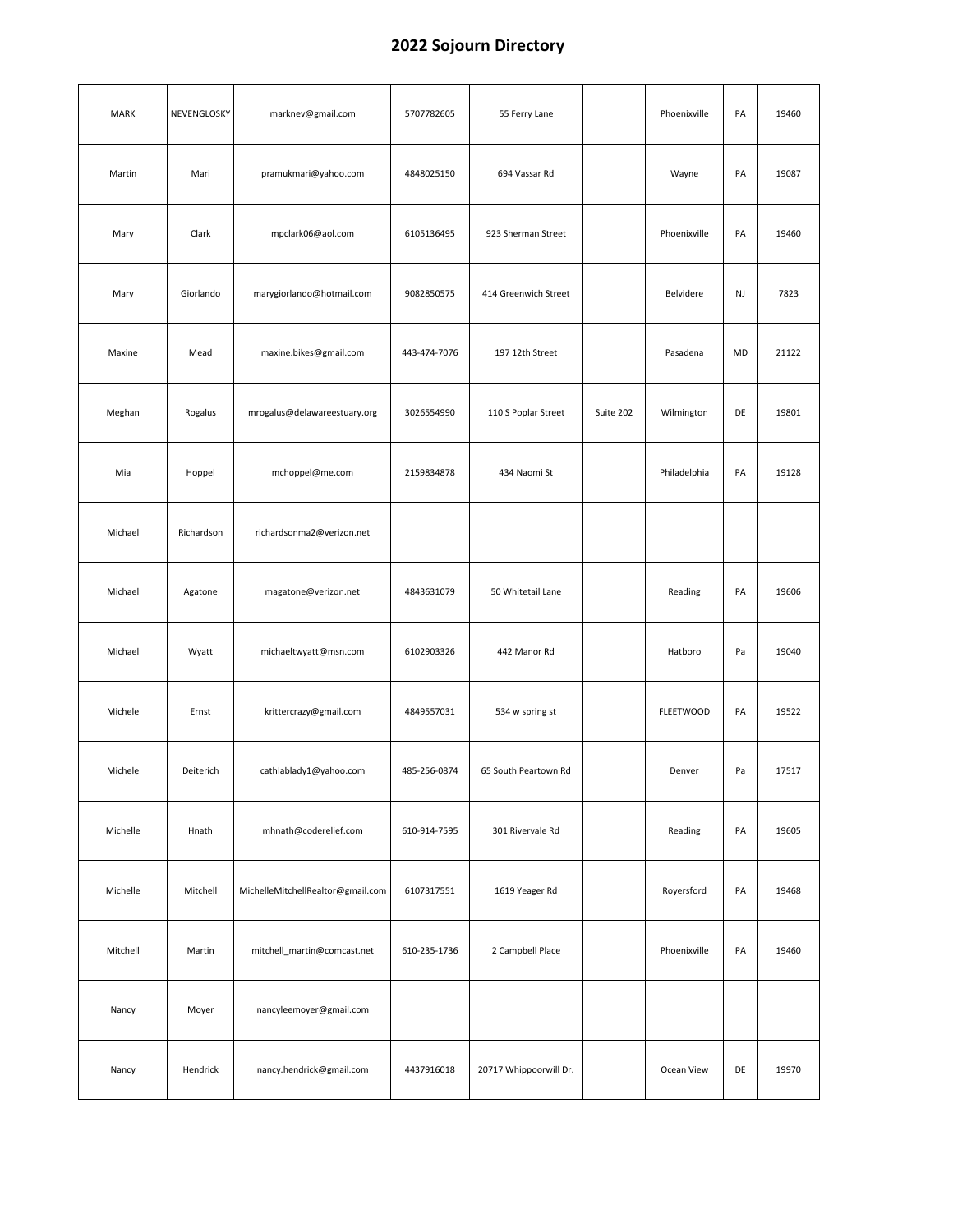| Nicholas  | Fulwood     | NFulwood@schuylkillriver.org | 4849453522   | 516 Manor Place        | Birdsboro    | PA | 19508      |
|-----------|-------------|------------------------------|--------------|------------------------|--------------|----|------------|
| Nicole    | Zapata      | nic_zapata@yahoo.com         |              |                        |              |    |            |
| Pamela    | Gallagher   | pgallagher411@msn.com        | 4843576759   | 914 PENNSYLVANIA AVE   | Southampton  | PA | 18966      |
| Patrice   | Shermer     | jpshermer@verizon.net        | 4848882844   | 435 Blair Road         | Springfield  | PA | 19064      |
| Patricia  | Pezely      | pattypezely@gmail.com        |              |                        |              |    |            |
| Patricia  | Hartnett    | pthievhart1@gmail.com        |              |                        |              |    |            |
| Patricia  | Dillon      | piedrapat@yahoo.com          | 4847589228   | 1034 E Cedarville Rd   | Pottstown    | PA | 19465      |
| Patrick   | Longtin     | ptlongtin@yahoo.com          | 15864848041  | 15737 Custer Dr        | Macomb       | MI | 48042      |
| Paul      | Kusko       | paulkusko@verizon.net        | 6102561706   | 225 Virginia Avenue    | Phoenixville | PA | 19460      |
| Paul      | Rosefeldt   | prosefeldt@comcast.net       | 6107244201   | 526 Ebelhare Road      | Pottstown    | Pa | 19465      |
| Paula     | Williams    | Paulawilliams57@yahoo.com    | 2156228640   | 5764 Lexington Drive   | PIPERSVILLE  | PA | 18947      |
| Peter     | Joyce       | pjoyce61@gmail.com           | 267-566-2548 | 2805 Apple Valley Lane | Audubon      | PA | 19403      |
| Peter     | Lehman      | ptlehman@yahoo.com           | 6109830439   | P.O. Box 508           | Kimberton    | PA | 19442      |
| Priscilla | Kistler     | pkstlr@gmail.com             | 2156792188   | 6981 Williams St       | Zionsville   | PA | 18092      |
| Rachael   | Muldoon     | Muldoon003@gmail.com         | 4843628181   | 4232 Post Rd           | Trainer      | PA | 19061      |
| Raina     | Martin      | raina.martin98@gmail.com     | 6104571381   | 2 Campbell Place       | Phoenixville | PA | USA, 19460 |
| Randall   | Koppenhaver | rkoppen48@gmail.com          | 5705811448   | 1658 E Main Street     | Hegins       | PA | 17938      |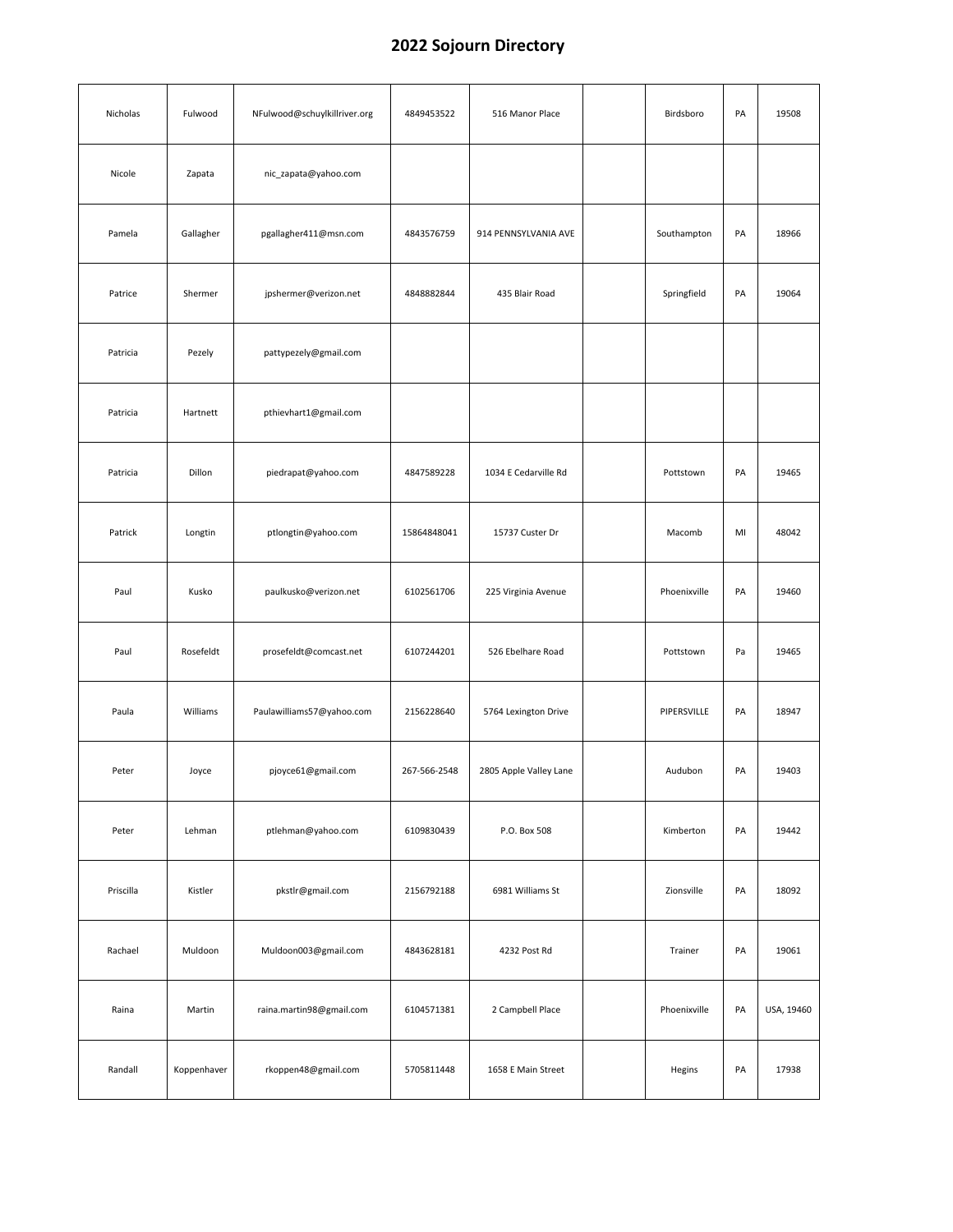| Randy           | Carson     | carsonpadawon@gmail.com    | 5856459135   | 695 Hightower Way        |           | Webster       | <b>NY</b> | 14580 |
|-----------------|------------|----------------------------|--------------|--------------------------|-----------|---------------|-----------|-------|
| Randy           | Waltermyer | rwaltermyer@trafficpd.com  | 6103263100   | 1025 Andrew Drive        | Suite 110 | West Chester  | PA        | 19380 |
| Reiko           | Sato       | sator2@verizon.net         | 2158592685   | 433 Kennedy Road         |           | Collegeville  | PA        | 19426 |
| Richard         | Wells      | rickwells1212@yahoo.com    | 6107372233   | 3802 Lemon Drop Ln       |           | Leland        | <b>NC</b> | 28451 |
| Riel            | Bilto      | RielBilto@me.com           | 9735804800   | 732 Wolcott Drive        | Apt. C1   | Philadelphia  | PA        | 19118 |
| Rob             | Becker     | ROBECKR@GMAIL.COM          | 9177339111   | 797 OLD STATE RD         |           | <b>BERWYN</b> | PA        | 19312 |
| Robert          | Kuhlman    | cr@ashbykuhlman.net        | 610-326-2037 | 628 Center St.           |           | Stowe         | PA        | 19464 |
| Robert          | Malay      | malay.rob@gmail.com        | 610-739-6923 | 470 Penn St              |           | Pennsburg     | pa        | 18073 |
| Sabrina         | Cipolla    | sabscipolla@gmail.com      |              |                          |           |               |           |       |
| Sanford         | Stone      | sbs1949@verizon.net        | 4847443266   | 41 Vincent Road          |           | Phoenixville  | PA        | 19460 |
| Sara            | Lindmont   | saralindmont@gmail.com     | 2154214536   | 250 S 9th Street         |           | North Wales   | Pa        | 19454 |
| Scott           | Cline      | cline4rwe@gmail.com        | 2157400782   | 900 Edge Hill Rd         |           | Glenside      | Pa        | 19038 |
| Sean            | Hegarty    | Seanpasale@hotmail.com     | 570-527-7299 | 212 Center Street Rear   |           | Tamaqua       | Pa        | 18252 |
| Sharon "Sherry" | Johnson    | sharonhipfit@hotmail.com   | 6108889361   | 1680 Beaver Hollow Rd.   |           | Eagleville    | pa        | 19403 |
| Shirley         | Maribona   | swshirl@hotmail.com        | 6092307885   | 35 Nottingham Way        |           | Eastampton    | NJ        | 8060  |
| Stacey          | Mulholland | stacey.mulholland@drbc.gov | 2156694815   | 4501 Sceninc View Circle |           | Doylestown    | PA        | 18901 |
| Steve           | Hnath      | purchase@coderelief.com    | 4846633535   | 301 Rivervale Rd         |           | Reading       | PA        | 19605 |